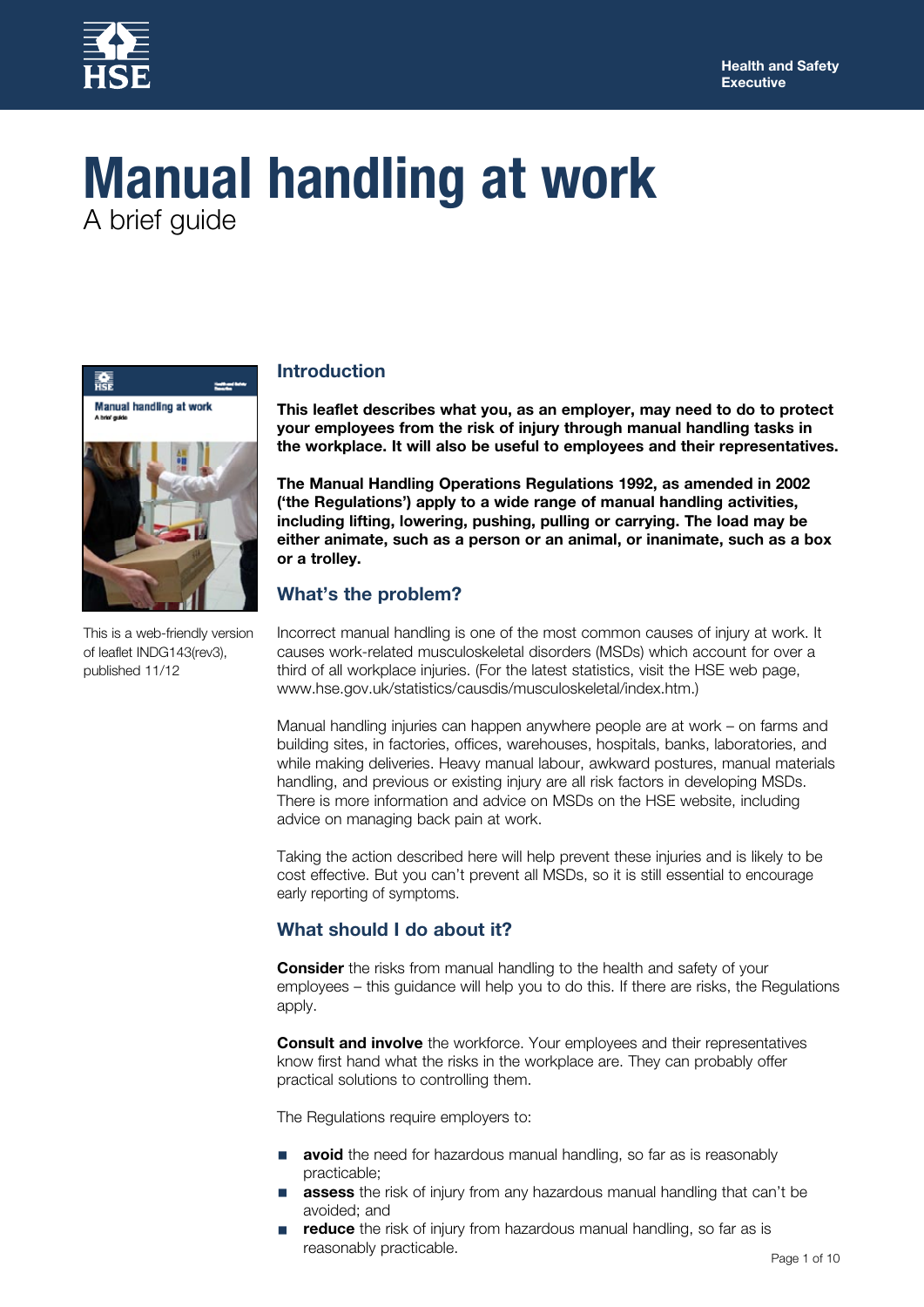These points are explained in detail under 'Avoiding manual handling' and 'Assessing and reducing the risk of injury'.

Employees have duties too. They should:

- follow systems of work in place for their safety:
- use equipment provided for their safety properly;
- cooperate with their employer on health and safety matters:
- inform their employer if they identify hazardous handling activities:
- take care to make sure their activities do not put others at risk.

## **Avoiding manual handling**

*Check whether you need to move it at all*

For example:

- Does a large workpiece really need to be moved, or can the activity (eg wrapping or machining) be done safely where the item already is?
- Can raw materials be delivered directly to their point of use?

#### *Consider automation, particularly for new processes*

Think about mechanisation and using handling aids. For example:

- a conveyor;
- a pallet truck;
- an electric or hand-powered hoist;
- a lift truck.

But **beware of new hazards** from automation or mechanisation.

For example:

- automated plant still needs cleaning, maintenance etc;
- lift trucks must be suited to the work and have properly trained operators.

## **Controlling the risks**

As part of managing the health and safety of your business, you must control the risks in your workplace. To do this you need to think about what might cause harm to people and decide whether you are doing enough to prevent harm. This process is known as a risk assessment and it is something you are required by law to carry out.

A risk assessment is about identifying and taking sensible and proportionate measures to control the risks in your workplace, not about creating huge amounts of paperwork. You are probably already taking steps to protect your employees, but your risk assessment will help you decide whether you should be doing more.

Think about how accidents and ill health could happen and concentrate on real risks – those that are most likely and which will cause the most harm. The following might help:

■ Think about your workplace activities, processes and the substances used that could injure your employees or harm their health.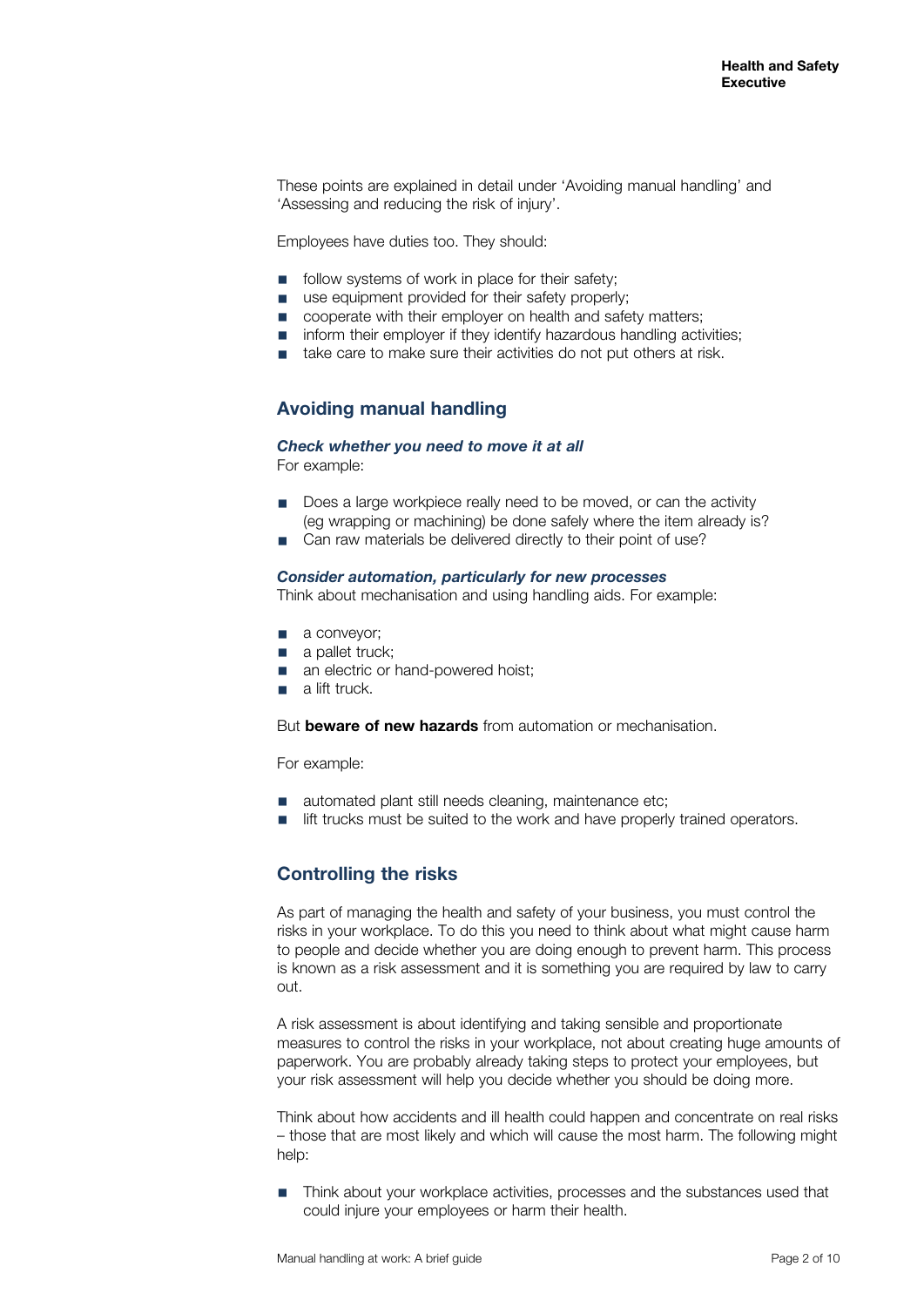- Ask your employees what they think the hazards are, as they may notice things that are not obvious to you and may have some good ideas on how to control the risks.
- Check manufacturers' instructions or data sheets for chemicals and equipment, as they can be very helpful in spelling out the hazards.
- Some workers may have particular requirements, for example new and young workers, migrant workers, new or expectant mothers, people with disabilities, temporary workers, contractors, homeworkers and lone workers may be at particular risk.

Having identified the hazards, you then have to decide how likely it is that harm will occur. Risk is a part of everyday life and you are not expected to eliminate all risks. What you must do is make sure you know about the main risks and the things you need to do to manage them responsibly. Generally, you need to do everything reasonably practicable to protect people from harm.

Make a record of your significant findings – the hazards, how people might be harmed by them and what you have in place to control the risks. Any record produced should be simple and focused on controls. If you have fewer than five employees you do not have to write anything down. But it is useful to do this so you can review it at a later date, for example if something changes. If you have five or more employees, you are required by law to write it down.

Few workplaces stay the same, so it makes sense to review what you are doing regularly.

| Problems to look for when making an<br>assessment                                                                                                                                                                                                                               | Ways of reducing the risk<br>of injury                                                                                                                                                                                                                                                                                                                                            |
|---------------------------------------------------------------------------------------------------------------------------------------------------------------------------------------------------------------------------------------------------------------------------------|-----------------------------------------------------------------------------------------------------------------------------------------------------------------------------------------------------------------------------------------------------------------------------------------------------------------------------------------------------------------------------------|
| The tasks, do they involve:                                                                                                                                                                                                                                                     | Can you:                                                                                                                                                                                                                                                                                                                                                                          |
| • holding loads away from the body?<br>■ twisting, stooping or reaching upwards?<br>large vertical movement?<br>long carrying distances?<br>strenuous pushing or pulling?<br>repetitive handling?<br>■ insufficient rest or recovery time?<br>a work rate imposed by a process? | use a lifting aid?<br>improve workplace layout to improve efficiency?<br>reduce the amount of twisting and stooping?<br>avoid lifting from floor level or above shoulder<br>height, especially heavy loads?<br>reduce carrying distances?<br>avoid repetitive handling?<br>vary the work, allowing one set of muscles to rest<br>while another is used?<br>push rather than pull? |
| The loads, are they:                                                                                                                                                                                                                                                            | Can you make the load:                                                                                                                                                                                                                                                                                                                                                            |
| heavy or bulky?<br>difficult to grasp?<br>■ unstable or likely to move unpredictably<br>(like animals)?<br>harmful, eg sharp or hot?<br>awkwardly stacked?<br>too large for the handler to see over?                                                                            | lighter or less bulky?<br>easier to grasp?<br>more stable?<br>evenly stacked?<br>If the load comes in from elsewhere, have you asked<br>the supplier to help, eg by providing handles or<br>smaller packages?                                                                                                                                                                     |

**Table 1** Making an assessment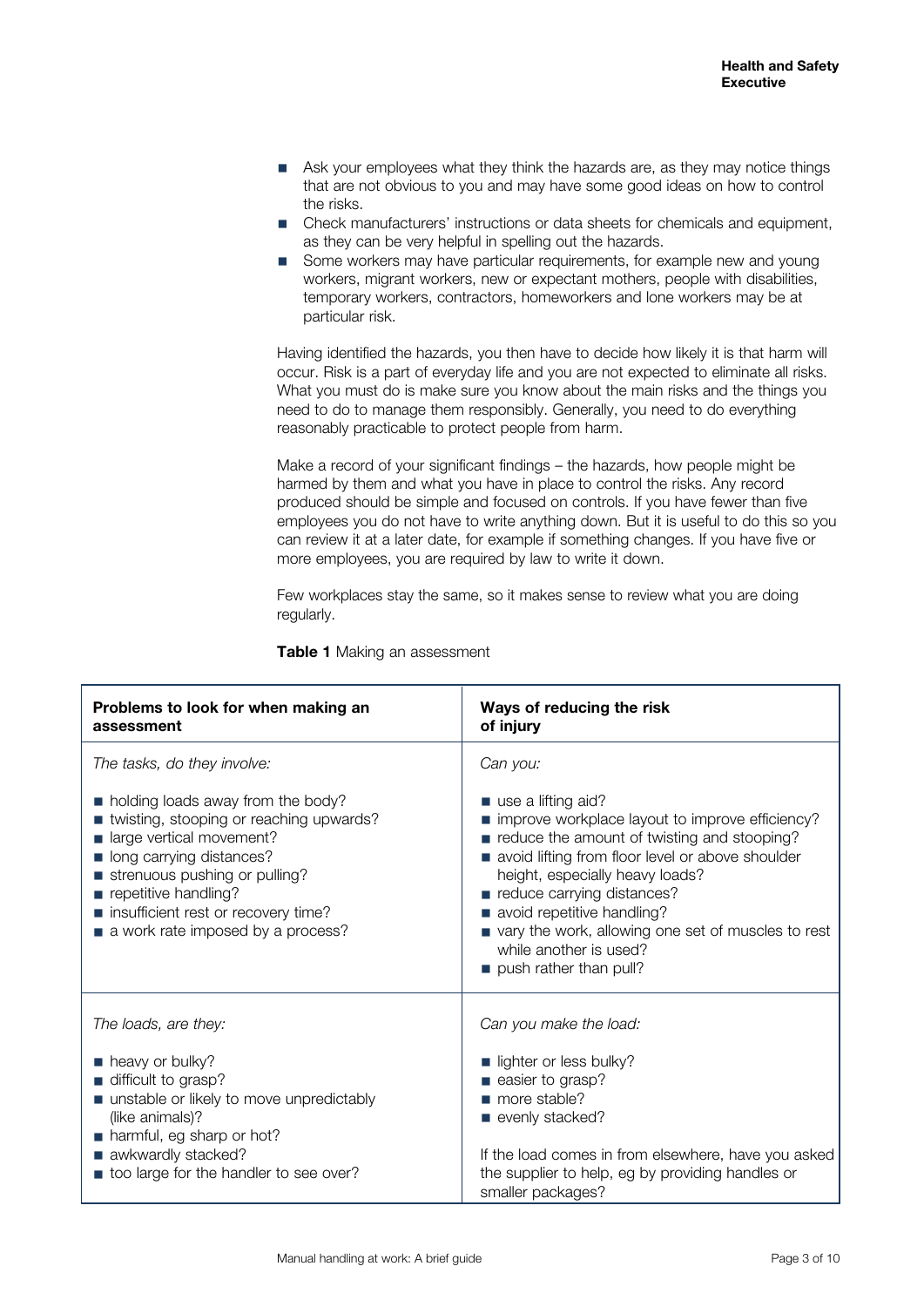|  |  | Table 1 Making an assessment (continued) |  |
|--|--|------------------------------------------|--|
|--|--|------------------------------------------|--|

| Problems to look for when making an<br>assessment                                                                                                                                                                                                                                                                                                    | Ways of reducing the risk<br>of injury                                                                                                                                                                                                                                                                                                        |  |
|------------------------------------------------------------------------------------------------------------------------------------------------------------------------------------------------------------------------------------------------------------------------------------------------------------------------------------------------------|-----------------------------------------------------------------------------------------------------------------------------------------------------------------------------------------------------------------------------------------------------------------------------------------------------------------------------------------------|--|
| The working environment, are there:                                                                                                                                                                                                                                                                                                                  | Can you:                                                                                                                                                                                                                                                                                                                                      |  |
| restrictions on posture?<br>bumpy, obstructed or slippery floors?<br>variations in floor levels?<br>hot/cold/humid conditions?<br>gusts of wind or other strong air movements?<br>poor lighting conditions?<br>restrictions on movements from clothes or<br>personal protective equipment (PPE)?                                                     | remove obstructions to free movement?<br>provide better flooring?<br>avoid steps and steep ramps?<br>prevent extremes of hot and cold?<br>improve lighting?<br>provide protective clothing or PPE that is less<br>restrictive?<br>ensure your employees' clothing and footwear is<br>suitable for their work?                                 |  |
| Individual capacity, does the job:<br>require unusual capability, eg above average                                                                                                                                                                                                                                                                   | Can you:<br>pay particular attention to those who have a                                                                                                                                                                                                                                                                                      |  |
| strength or agility?<br>■ endanger those with a health problem or learning/<br>physical disability?<br>endanger pregnant women?<br>call for special information or training?                                                                                                                                                                         | physical weakness?<br>take extra care of pregnant workers?<br>give your employees more information, eg about<br>the range of tasks they are likely to face?<br>provide more training (see 'What about training?')<br>get advice from an occupational health advisor if<br>you need to?                                                        |  |
| Handling aids and equipment:                                                                                                                                                                                                                                                                                                                         | Can you:                                                                                                                                                                                                                                                                                                                                      |  |
| is the device the correct type for the job?<br>is it well maintained?<br>are the wheels on the device suited to the floor<br>surface?<br>do the wheels run freely?<br>is the handle height between the waist and<br>shoulders?<br>are the handle grips in good condition and<br>П<br>comfortable?<br>are there any brakes? If so, do they work?<br>ш | adjust the work rate?<br>provide equipment that is more suitable for the<br>task?<br>carry out planned preventive maintenance to<br>prevent problems?<br>change the wheels, tyres and/or flooring so that<br>equipment moves easily?<br>provide better handles and handle grips?<br>make the brakes easier to use, reliable and<br>effective? |  |
| Work organisation factors:                                                                                                                                                                                                                                                                                                                           | Can you:                                                                                                                                                                                                                                                                                                                                      |  |
| is the work repetitive or boring?<br>is work machine or system-paced?<br>do workers feel the demands of the work are<br>ш<br>excessive?<br>have workers little control of the work and<br>П<br>working methods?<br>is there poor communication between managers<br>П<br>and employees?                                                               | change tasks to reduce the monotony?<br>make more use of workers' skills?<br>make workloads and deadlines more achievable?<br>encourage good communication and teamwork?<br>involve workers in decisions?<br>provide better training and information?                                                                                         |  |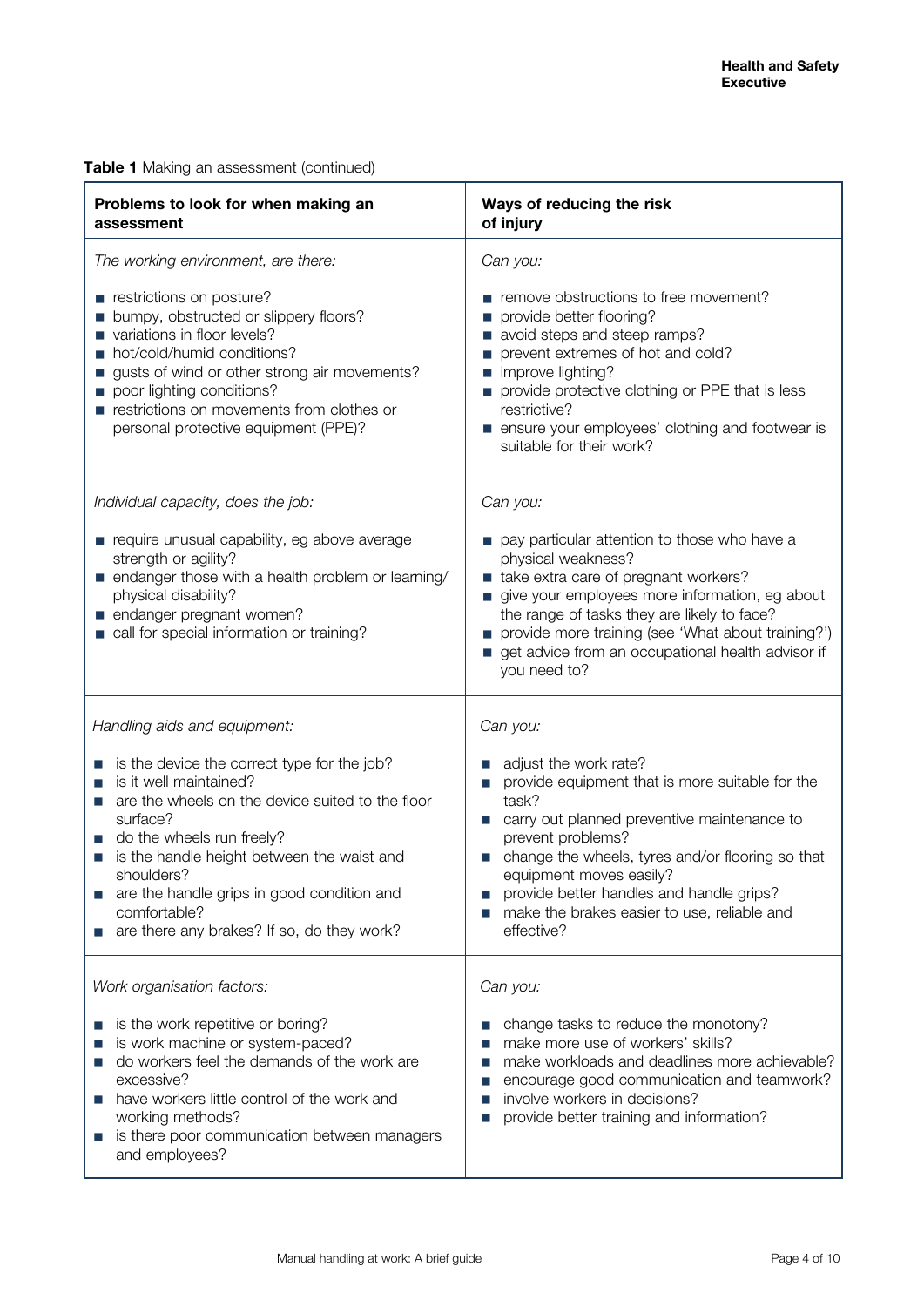

## *How far must I reduce the risk?*

To the balancing the level 'reasonably practicable'. This means balancing the level of risk against the measures needed to control the risk in terms of money, time and trouble.

#### *Do I have to provide mechanical aids in every case?*

You should definitely provide mechanical aids if it is reasonably practicable to do so and the risks identified in your risk assessment can be reduced or eliminated by this means. But you should consider mechanical aids in other situations as well – they can improve productivity as well as safety. Even something as simple as a sack truck can make a big improvement.

# **What about training?**

Training is important but remember that, on its own, it can't overcome:

- a lack of mechanical aids:
- unsuitable loads:
- bad working conditions.

Training should cover:

- manual handling risk factors and how injuries can occur;
- how to carry out safe manual handling, including good handling technique (see 'Good handling technique for lifting' and 'Good handling technique for pushing and pulling');
- appropriate systems of work for the individual's tasks and environment;
- use of mechanical aids;
- practical work to allow the trainer to identify and put right anything the trainee is not doing safely.

# **Good handling technique for lifting**

Here are some practical tips, suitable for use in training people in safe manual handling.



**Think before lifting/handling.** Plan the lift. Can handling aids be used? Where is the load going to be placed? Will help be needed with the load? Remove obstructions such as discarded wrapping materials. For a long lift, consider resting the load midway on a table or bench to change grip.



Adopt a stable position. The feet should be apart with one leg slightly forward to maintain balance (alongside the load, if it is on the ground). The worker should be prepared to move their feet during the lift to maintain their stability. Avoid tight clothing or unsuitable footwear, which may make this difficult.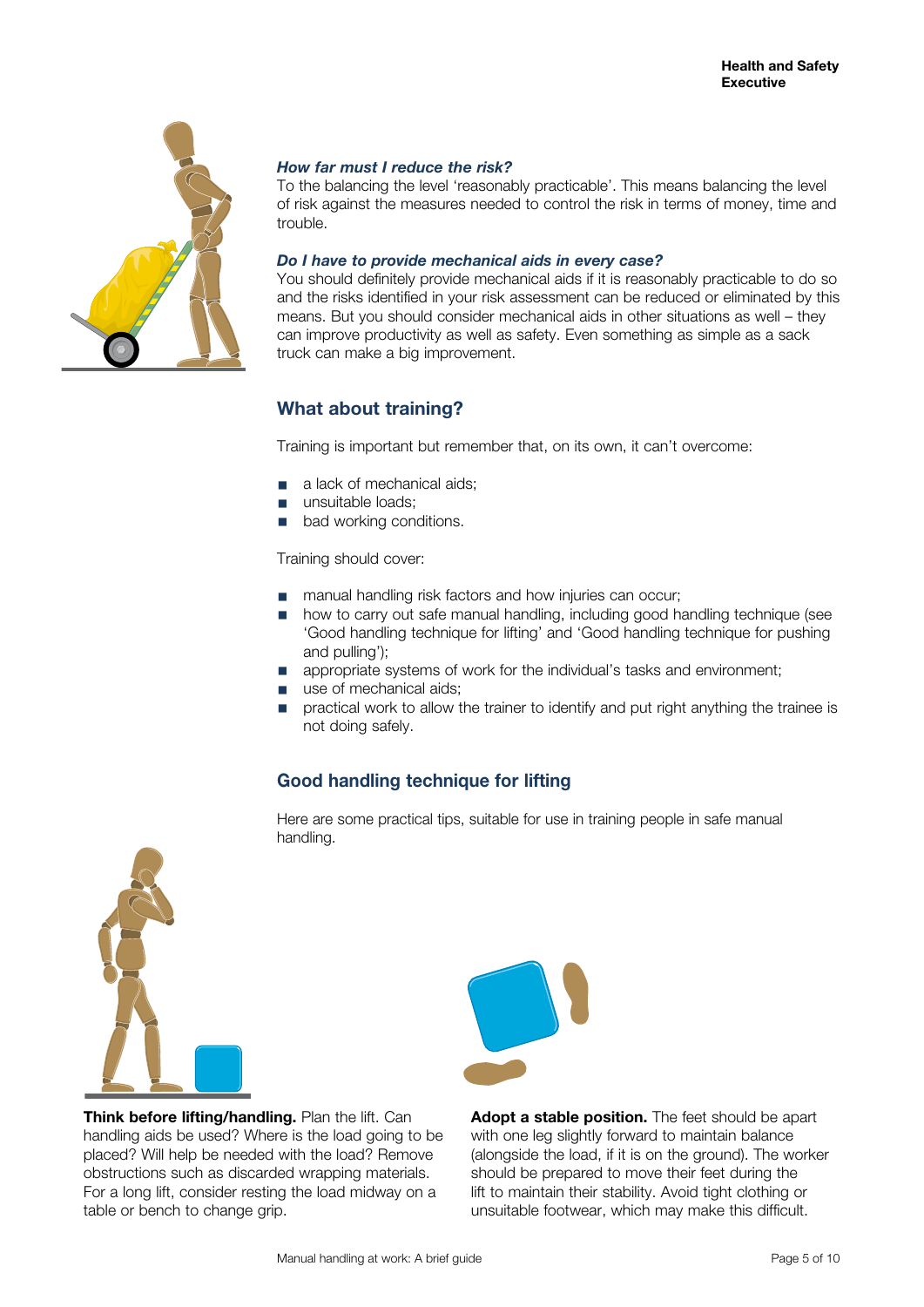

**Get a good hold**. Where possible, the load should be hugged as close as possible to the body. This may be better than gripping it tightly with hands only.

**Start in a good posture**. At the start of the lift, slight bending of the back, hips and knees is preferable to fully flexing the back (stooping) or fully flexing the hips and knees (squatting).

**Don't flex the back any further while lifting**. This can happen if the legs begin to straighten before starting to raise the load.



**Keep the load close to the waist.** Keep the load close to the body for as long as possible while lifting. Keep the heaviest side of the load next to the body. If a close approach to the load is not possible, try to slide it towards the body before attempting to lift it.



#### **Avoid twisting the back or leaning sideways**,

especially while the back is bent. Shoulders should be kept level and facing in the same direction as the hips. Turning by moving the feet is better than twisting and lifting at the same time.



**Keep the head up when handling.** Look ahead, not down at the load, once it has been held securely.

**Move smoothly**. The load should not be jerked or snatched as this can make it harder to keep control and can increase the risk of injury.

**Don't lift or handle more than can be easily managed**. There is a difference between what people can lift and what they can safely lift. If in doubt, seek advice or get help.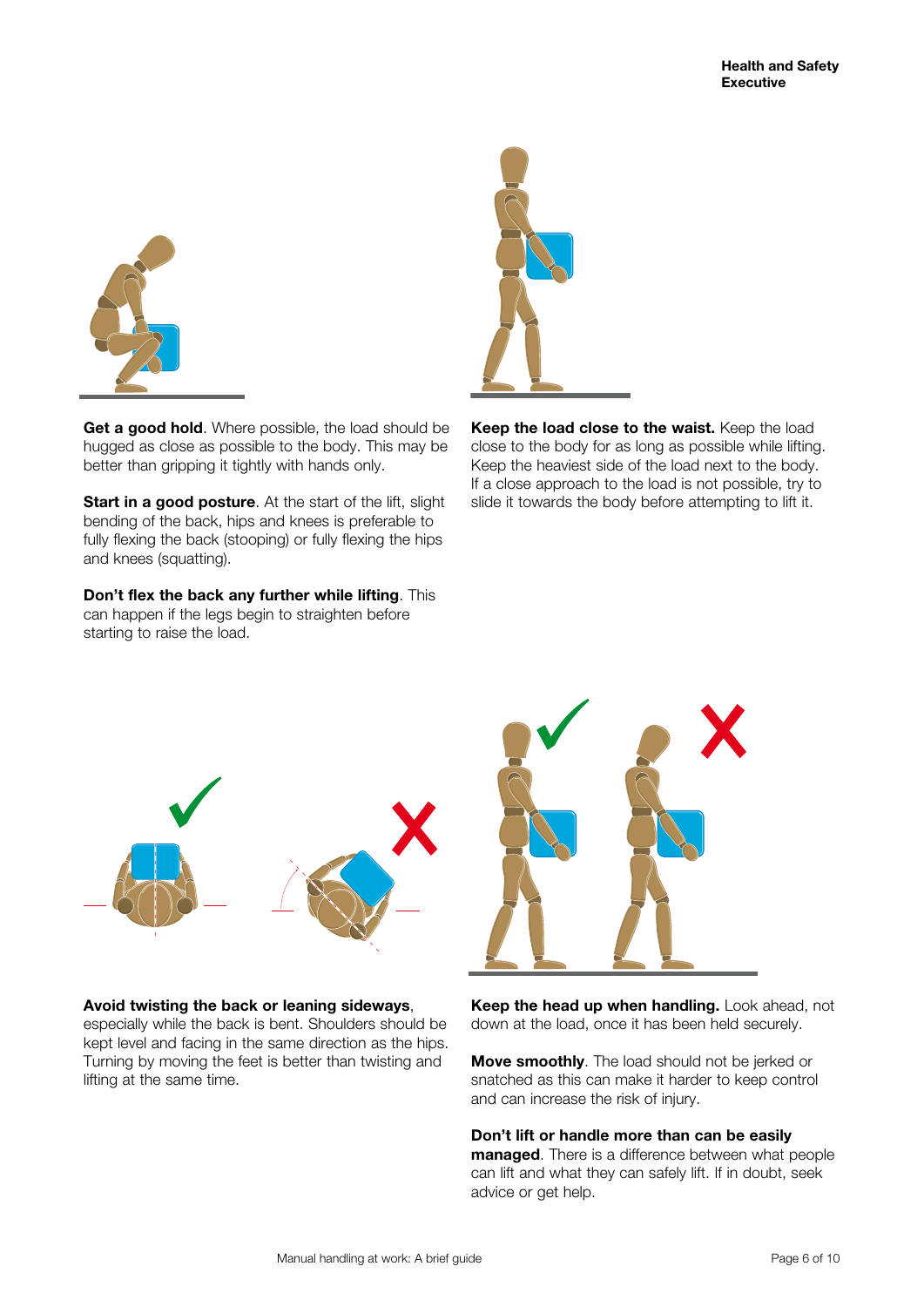

**Put down, then adjust**. If precise positioning of the load is necessary, put it down first, then slide it into the desired position.

# **Good handling technique for pushing and pulling**

Here are some practical points to remember when loads are pushed or pulled.

**Handling devices.** Aids such as barrows and trolleys should have handle heights that are between the shoulder and waist. Devices should be well maintained with wheels that run smoothly. The law requires that equipment is maintained. When you buy new trolleys etc, make sure they are good quality with large diameter wheels made of suitable material and with castors, bearings etc which will last with minimum maintenance. Consulting your employees and safety representatives will help, as they know what works and what doesn't.

**Force.** As a rough guide the amount of force that needs to be applied to move a load over a flat, level surface using a well-maintained handling aid is at least 2% of the load weight. For example, if the load weight is 400 kg, then the force needed to move the load is 8 kg. The force needed will be larger, perhaps a lot larger, if conditions are not perfect (eg wheels not in the right position or a device that is poorly maintained). The operator should try to push rather than pull when moving a load, provided they can see over it and control steering and stopping.

**Slopes.** Employees should get help from another worker whenever necessary, if they have to negotiate a slope or ramp, as pushing and pulling forces can be very high. For example, if a load of 400 kg is moved up a slope of 1 in 12 (about 5°), the required force is over 30 kg even in ideal conditions – good wheels and a smooth slope. This is above the guideline weight for men and well above the guideline weight for women.

**Uneven surfaces.** Moving an object over soft or uneven surfaces requires higher forces. On an uneven surface, the force needed to start the load moving could increase to 10% of the load weight, although this might be offset to some extent by using larger wheels. Soft ground may be even worse.

**Stance and pace.** To make it easier to push or pull, employees should keep their feet well away from the load and go no faster than walking speed. This will stop them becoming too tired too quickly.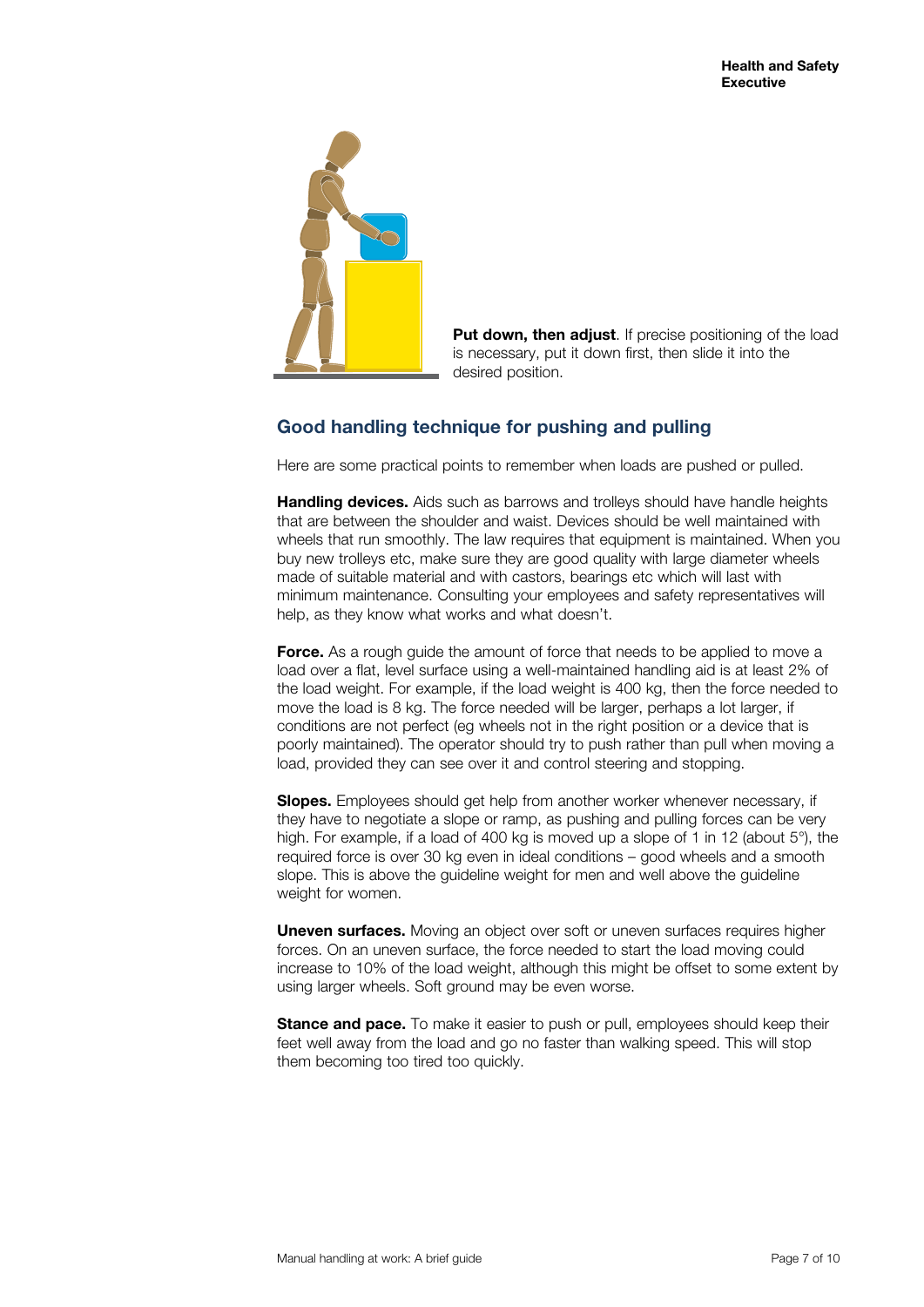## **How do I know if there's a risk of injury?**

It's a matter of judgement in each case, but there are certain things to look out for, such as people puffing and sweating, excessive fatigue, bad posture, cramped work areas, awkward or heavy loads or people with a history of back trouble. Operators can often highlight which activities are unpopular, difficult or hard work.

It is difficult to be precise – so many factors vary between jobs, workplaces and people. But the general risk assessment guidelines in the next section should help you identify when you need to do a more detailed risk assessment.

## **General risk assessment guidelines**

There is no such thing as a completely 'safe' manual handling operation. But working within the following guidelines will cut the risk and reduce the need for a more detailed assessment.

- Use Figure 1 to make a quick and easy assessment. Each box contains a guideline weight for lifting and lowering in that zone. (As you can see, the guideline weights are reduced if handling is done with arms extended, or at high or low levels, as that is where injuries are most likely to happen.)
- Observe the work activity you are assessing and compare it to the diagram. First, decide which box or boxes the lifter's hands pass through when moving the load. Then, assess the maximum weight being handled. If it is less than the figure given in the box, the operation is within the guidelines.
- If the lifter's hands enter more than one box during the operation, use the smallest weight. Use an in-between weight if the hands are close to a boundary between boxes.
- The guideline weights assume that the load is readily grasped with both hands and that the operation takes place in reasonable working conditions, with the lifter in a stable body position.



#### **Figure 1** Lifting and lowering

Manual handling at work: A brief guide **Page 8 of 10** and the Page 8 of 10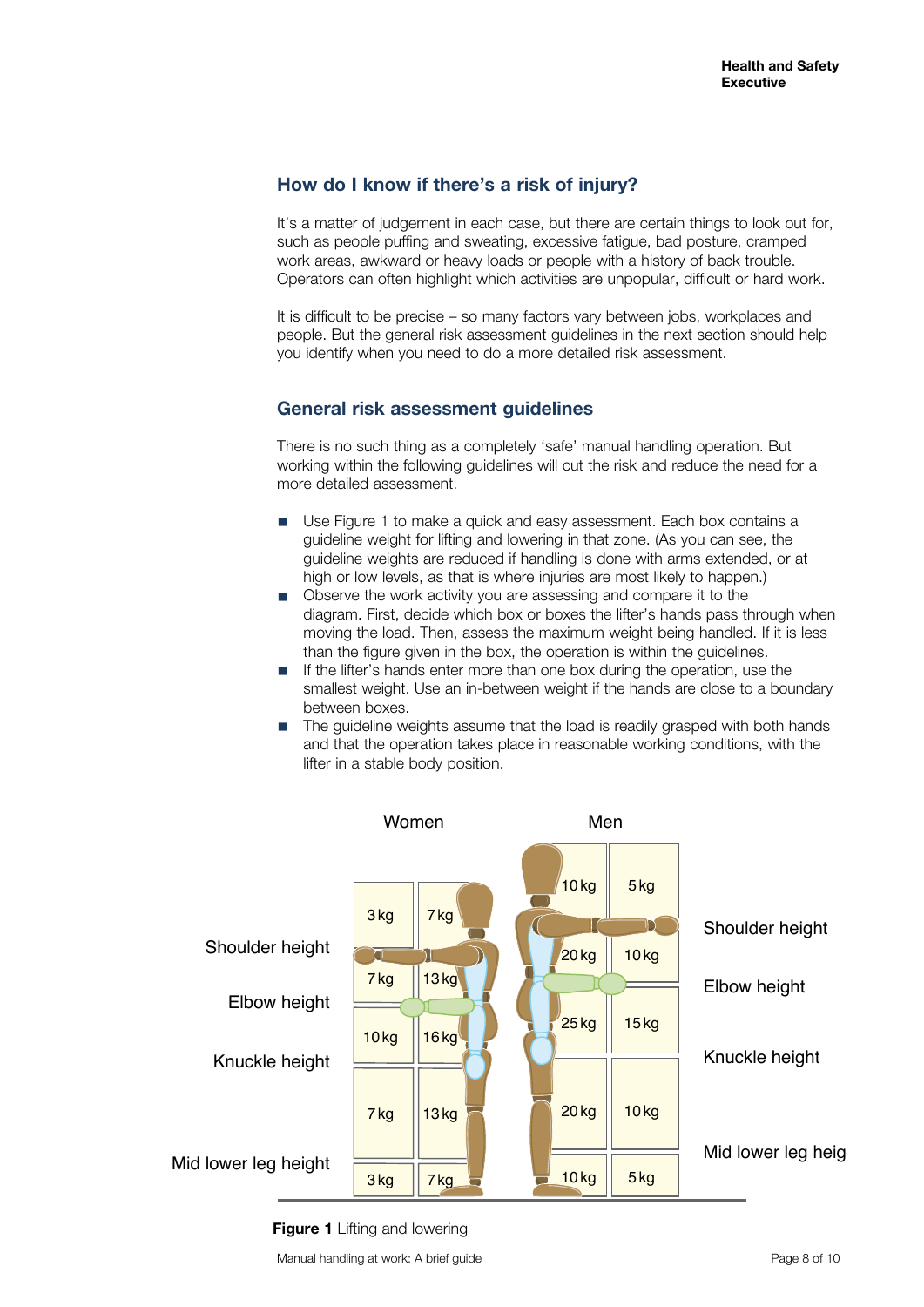## *Twisting*

Reduce the guideline weights if the handler twists to the side during the operation. As a rough guide, reduce them by 10% if the handler twists beyond 45°, and by 20% if the handler twists beyond 90°.

### *Frequent lifting and lowering*

The guideline weights are for infrequent operations – up to about 30 operations per hour – where the pace of work is not forced, adequate pauses to rest or use different muscles are possible, and the load is not supported by the handler for any length of time. Reduce the weights if the operation is repeated more often. As a rough guide, reduce the weights by 30% if the operation is repeated once or twice a minute, by 50% if it is repeated 5–8 times a minute, and by 80% where it is repeated more than 12 times a minute.

## *Pushing and pulling*

The task is within the guidelines if the figures in Table 2 are not exceeded:

#### **Table 2**

|                                            | Men   | Women |
|--------------------------------------------|-------|-------|
| Force to stop or start the load            | 20 kg | 15 kg |
| Sustained force to keep the load in motion | 10 kg | 7 ka  |

See 'Good handling technique for pushing and pulling' for some examples of forces required to push or pull loads.

#### *Using the results: Do I need to make a more detailed assessment?*

Using Figure 1 is a first step. If it shows the manual handling is within the guideline figures (bearing in mind the reduced limits for twisting and frequent lifts) you do not need to do any more in most cases. But you will need to make a more detailed assessment if:

- the conditions given for using the guidelines (eg that the load can be readily grasped with both hands) are not met;
- the person doing the lifting has reduced capacity, eg through ill health or pregnancy;
- the handling operation must take place with the hands beyond the boxes in the diagram; or
- the guideline figures in the diagram are exceeded.

For pushing and pulling, you should make a more detailed assessment if:

- there are extra risk factors like uneven floors or constricted spaces;
- the worker can't push or pull the load with their hands between knuckle and shoulder height;
- the load has to be moved for more than about 20 m without a break; or
- the guideline figures in Table 2 are likely to be exceeded.

See the HSE guidance *Manual handling* (see 'Further reading') for more advice on how to make a more detailed assessment.

HSE has also developed a tool called the Manual Handling Assessment Chart (MAC), to help you assess the most common risk factors in lifting, carrying and team handling. You may find the MAC useful to help identify high-risk manual handling operations and to help complete detailed risk assessments. It can be downloaded from www.hse.gov.uk/msd.